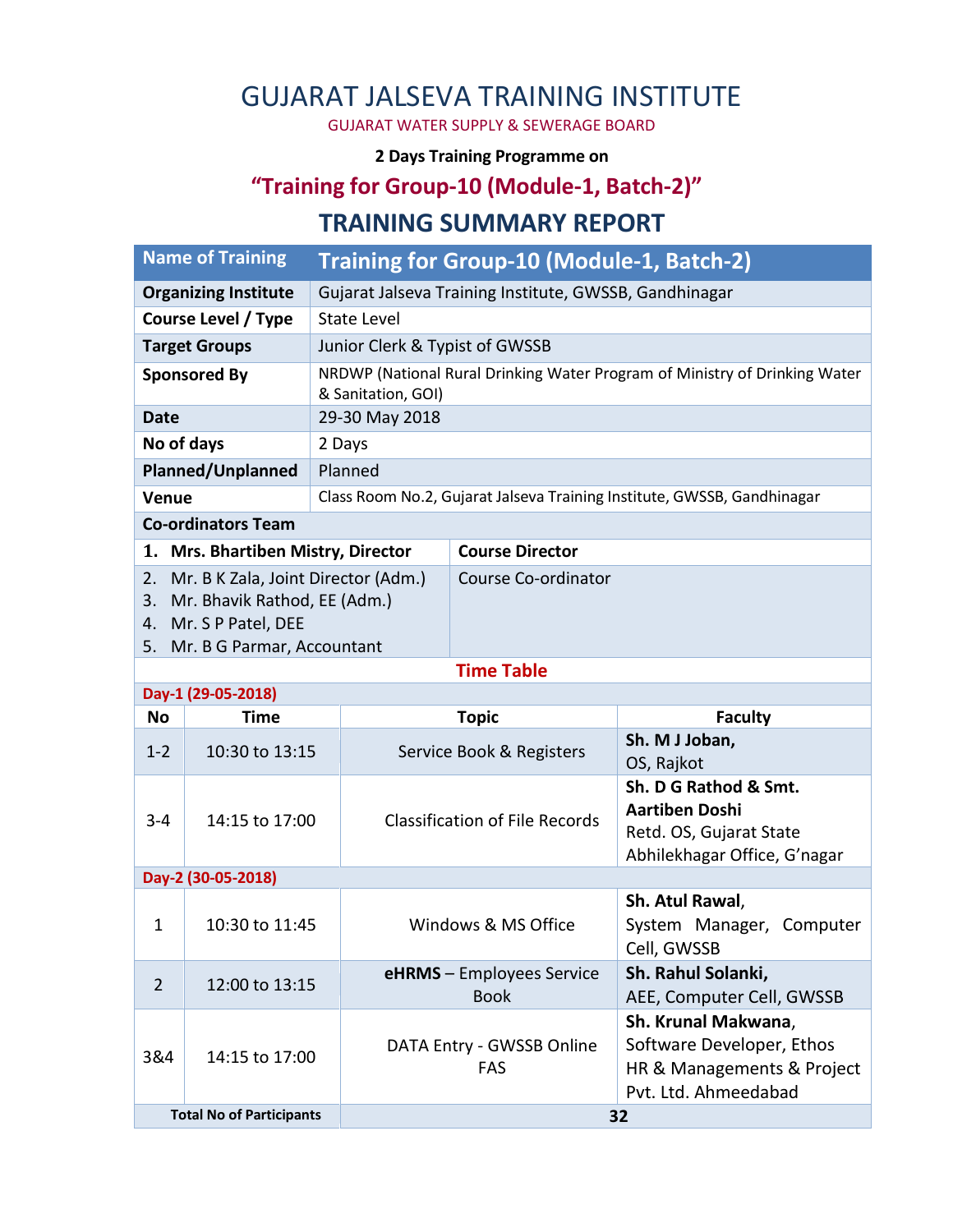## **List of Employees**

| Sr                      | <b>CPF</b> | <b>Name of Employee</b> |                              | <b>Designation</b>  | <b>Office</b>            | <b>Place</b> |
|-------------------------|------------|-------------------------|------------------------------|---------------------|--------------------------|--------------|
| <b>No</b>               | <b>No</b>  |                         |                              |                     |                          |              |
| $\mathbf{1}$            | 10394      | Mr.                     | Abhaysinh Prataosinh Dabhi   | Senior Clerk        | PH Circle                | Mehsana      |
| $\overline{\mathbf{2}}$ | 10071      | Mr.                     | Ajaysinh Sukhpersinh Zala    | Junior Clerk        | <b>PHW Division</b>      | Bhavnagar    |
| 3                       | 1146       | Mr.                     | Bhagwanbhai M Parmar         | Junior Clerk        | PH Dharoi Sub Div        | Unjha        |
| 4                       | 2588       | Mr.                     | Bhanji Rahubhai Butani       | Typist              | PH Circle                | Junagadh     |
| 5                       | 4815       | Mr.                     | Bharatbhai Tulshibhai Dodiya | Junior Clerk        | PHS Sub Div              | <b>Botad</b> |
| 6                       | 10190      | Mr.                     | Bipinkumar Mohanlal Solanki  | Junior Clerk        | PH Circle                | Mehsana      |
| $\overline{\mathbf{z}}$ | 3398       | Mr.                     | Chandulal Dudabhai Sankhala  | Junior Clerk        | <b>PHW Division</b>      | Junagadh     |
| 8                       | 3418       | Mr.                     | Devayat Kana Bhetariya       | Junior Clerk        | PHS Sub Div              | Ranavav      |
| $\boldsymbol{9}$        | 1638       | Mr.                     | Dineshbhai Somabhai Bhatiya  | <b>Junior Clerk</b> | PHS Sub Div              | Mehsana      |
| 10                      | 5528       | Mrs.                    | Dollyben J Makwana           | Junior Clerk        | PHS Sub Div              | Palitana     |
| 11                      | 10508      | Mr.                     | <b>Gaurav Kishor Parmar</b>  | Junior Clerk        | <b>PHW Mech Division</b> | Bhuj         |
| 12                      |            | Mr.                     | <b>Hetal Pravin Dudiya</b>   | Junior Clerk        | Zone-4                   | Bhuj         |
| 13                      | 10496      | Mr.                     | Imatiya Ahmedbhai Ganja      | Junior Clerk        | <b>PHW Division</b>      | <b>Botad</b> |
| 14                      | 3322       | Mr.                     | Jantibhai Prabhu Pandya      | Junior Clerk        | PHS Sub Div              | Kodinar      |
| 15                      | 10495      | Mr.                     | Jasmin Dayabhai Vala         | <b>Junior Clerk</b> | Zone-5                   | Junagadh     |
| 16                      | 2267       | Mr.                     | Jayankumar K Thakkar         | Junior Clerk        | <b>PHW Mech Division</b> | Bhavnagar    |
| 17                      | 3683       | Mr.                     | Jayesh Divyakant Vaidya      | Junior Clerk        | PH Circle                | Bhavnagar    |
| 18                      | 3711       | Mr.                     | Jethalal Paljibhai Solanki   | Junior Clerk        | PHS Sub Div              | <b>Botad</b> |
| 19                      | 4252       | Mr.                     | Kalubhai Aarjabhai Chavda    | Junior Clerk        | PHW Division-2           | Amreli       |
| 20                      | 2488       | Mr.                     | Ketan Navnitkumar Gandhi     | Junior Clerk        | <b>PHW Division</b>      | Amreli       |
| 21                      | 10129      | Mr.                     | Kirtikumar C Chavada         | Junior Clerk        | <b>PHW Division</b>      | Mehsana      |
| 22                      | 2570       | Mr.                     | Mukesh Hargovindbhai Joshi   | Typist              | <b>PH Circle</b>         | Bhavnagar    |
| 23                      | 4501       | Mr.                     | Naresh Bachubhai Makwana     | <b>Junior Clerk</b> | PHS Mech Sub Div         | Bhavnagar    |
| 24                      | 10338      | Mr.                     | Naresh Punjabhai Sumara      | Junior Clerk        | PH Circle                | Bhavnagar    |
| 25                      | 1264       | Mr.                     | Natu Bachubhai Parmar        | <b>Junior Clerk</b> | PHS Sub Div              | <b>Babra</b> |
| 26                      | 4158       | Mrs.                    | Sharmista Hirenbhai Mehta    | Junior Clerk        | PHW Mech Division        | Bhavnagar    |
| 27                      | 3674       | Mr.                     | Sumit Jesha Daresha          | <b>Junior Clerk</b> | PHS Sub Div              | Mangrol      |
| 28                      | 10268      | Mr.                     | Sunil Balaji Gohil           | Junior Clerk        | <b>PHW Division</b>      | Porbandar    |
| 29                      | 9724       | Mr.                     | Vimal Rashiklal Bhalani      | <b>Typist</b>       | <b>PHW Division</b>      | Junagadh     |
| 30                      | 4225       | Mrs.                    | Vinaben Rameshbhai Patel     | Junior Clerk        | PHW Mech Division        | Mehsana      |
| 31                      | 10191      | Mr.                     | Vipulkumar K Bhojak          | Junior Clerk        | PH Dharoi Div            | Mehsana      |
| 32                      | 3525       | Mr.                     | Vishnu Labhsankar Trivedi    | Junior Clerk        | <b>PHW Division</b>      | Bhavnagar    |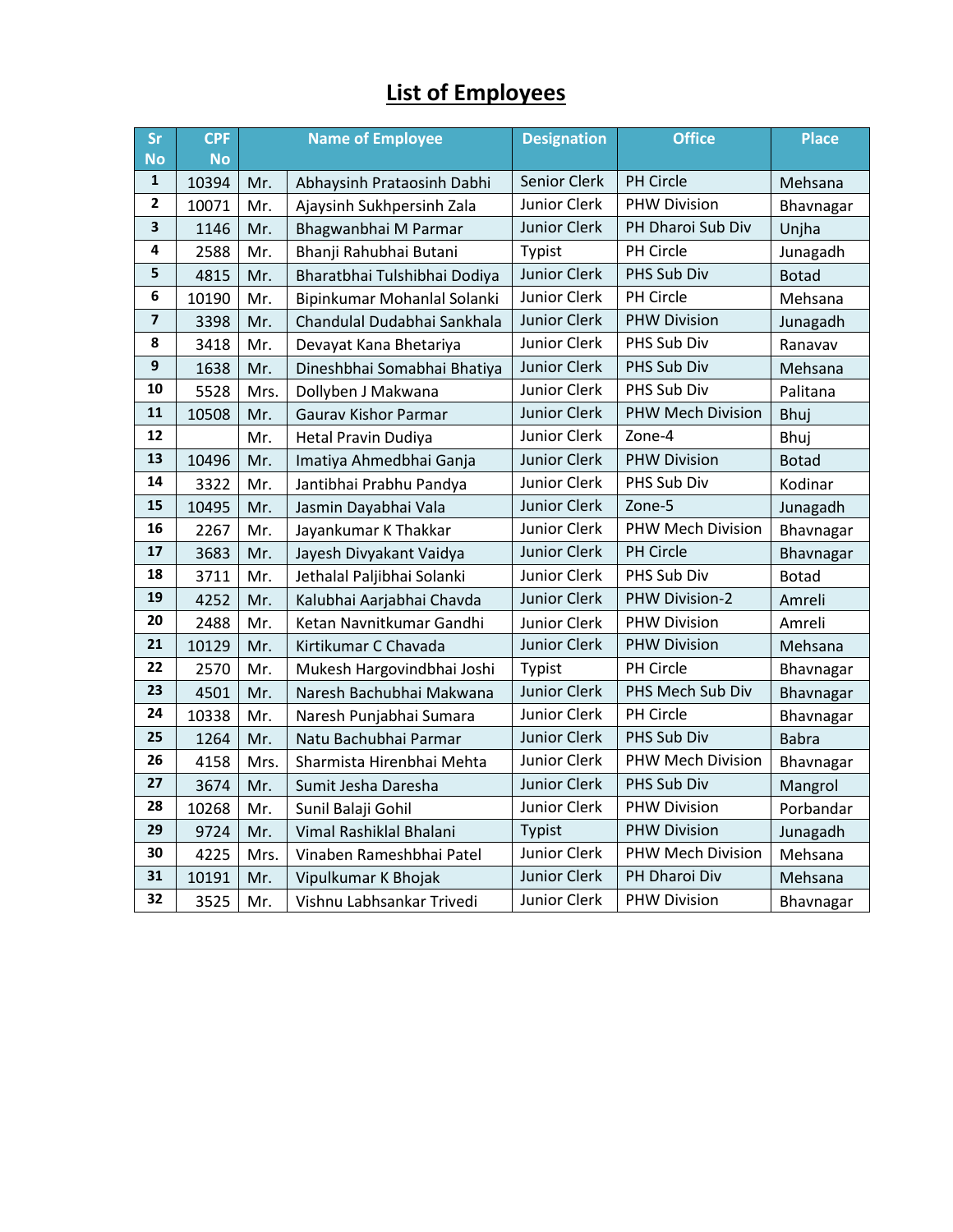## **Photo Gallery**

1. **Mr. M J Joban,** OS, Rajkot, GWSSB addressing the trainees



2. **Mr. D G Rathod,** OS, Gujarat State Abhilekhagar Office, Gandhinagar, addressing the trainees